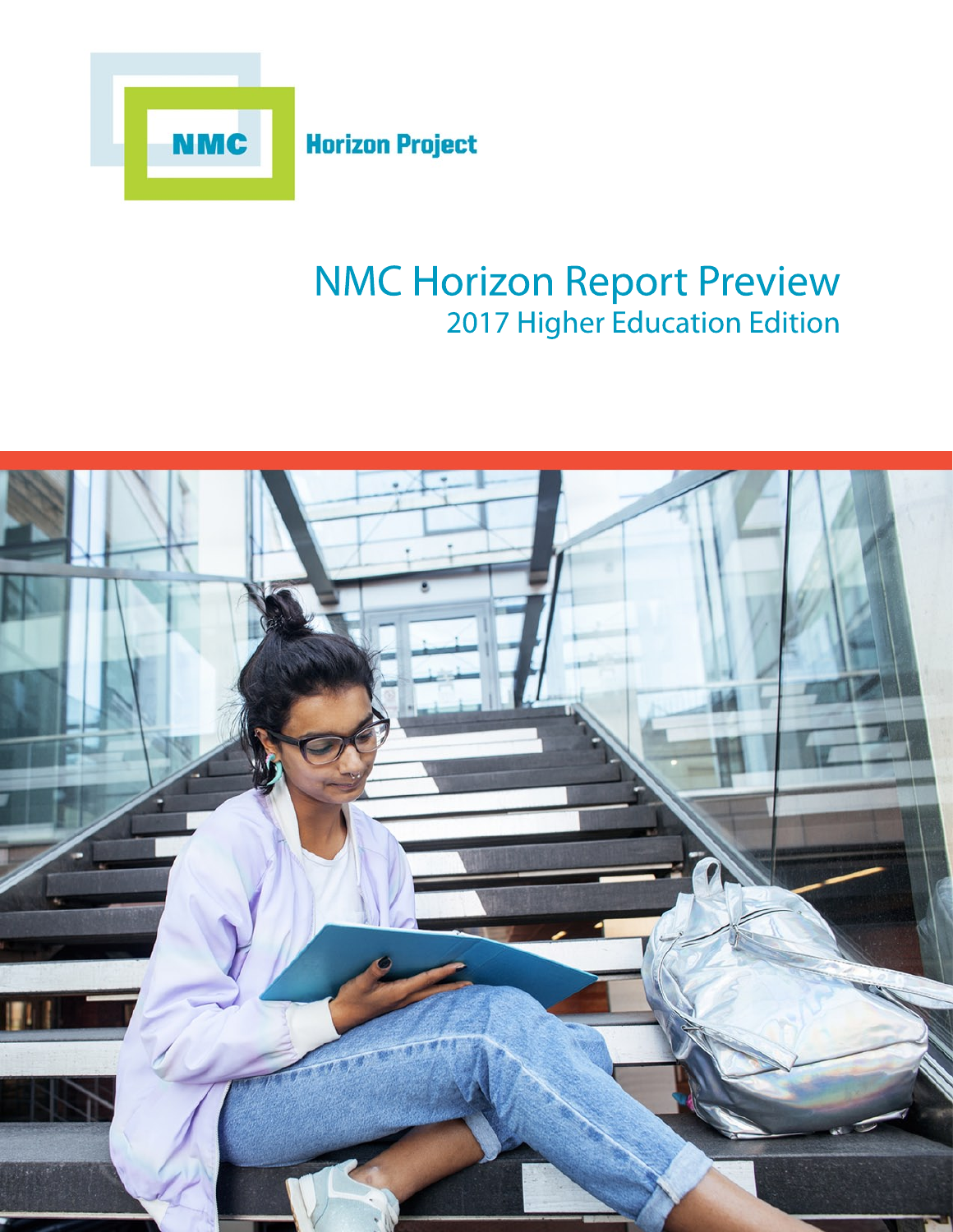# NMC Horizon Report Preview > 2017 Higher Ed Edition

*The NMC Horizon Report Preview provides summaries of each of the upcoming edition's trends, challenges, and important developments in educational technology, which were ranked most highly by the expert panel. This edition is a collaboration between the New Media Consortium (NMC) and the EDUCAUSE Learning Initiative (ELI). Learn more at www.nmc.org and www.educause.edu/eli.*

# **I. Key Trends Accelerating Higher Ed Tech Adoption**

#### **Long-Term Trends: Driving Higher Ed technology adoption for five or more years**

§ Advancing Cultures of Innovation ..............................................................................................................2 § Deeper Learning Approaches .......................................................................................................................2 **Mid-Term Trends: Driving Higher Ed technology adoption over the next three to five years** § Growing Focus on Measuring Learning ....................................................................................................3 § Redesigning Learning Spaces .......................................................................................................................3

# **Short-Term Trends: Driving Higher Ed technology over the next one to two years**

§ Blended Learning Designs .............................................................................................................................4 § Collaborative Learning Approaches ...........................................................................................................4

# **II. Significant Challenges Impeding Higher Ed Tech Adoption**

| Solvable Challenges: Those which we both understand and know how to solve     |  |
|-------------------------------------------------------------------------------|--|
|                                                                               |  |
|                                                                               |  |
| Difficult Challenges: Those we understand but for which solutions are elusive |  |
|                                                                               |  |
|                                                                               |  |
| Wicked Challenges: Those that are complex to even define, much less address   |  |
| $\blacksquare$                                                                |  |
|                                                                               |  |

# **III. Important Developments in Educational Technology for Higher Ed**

#### **Time-to-Adoption Horizon: One Year or Less**

| Time-to-Adoption Horizon: Two to Three Years |  |
|----------------------------------------------|--|
|                                              |  |
|                                              |  |
| Time-to-Adoption Horizon: Four to Five Years |  |
|                                              |  |
|                                              |  |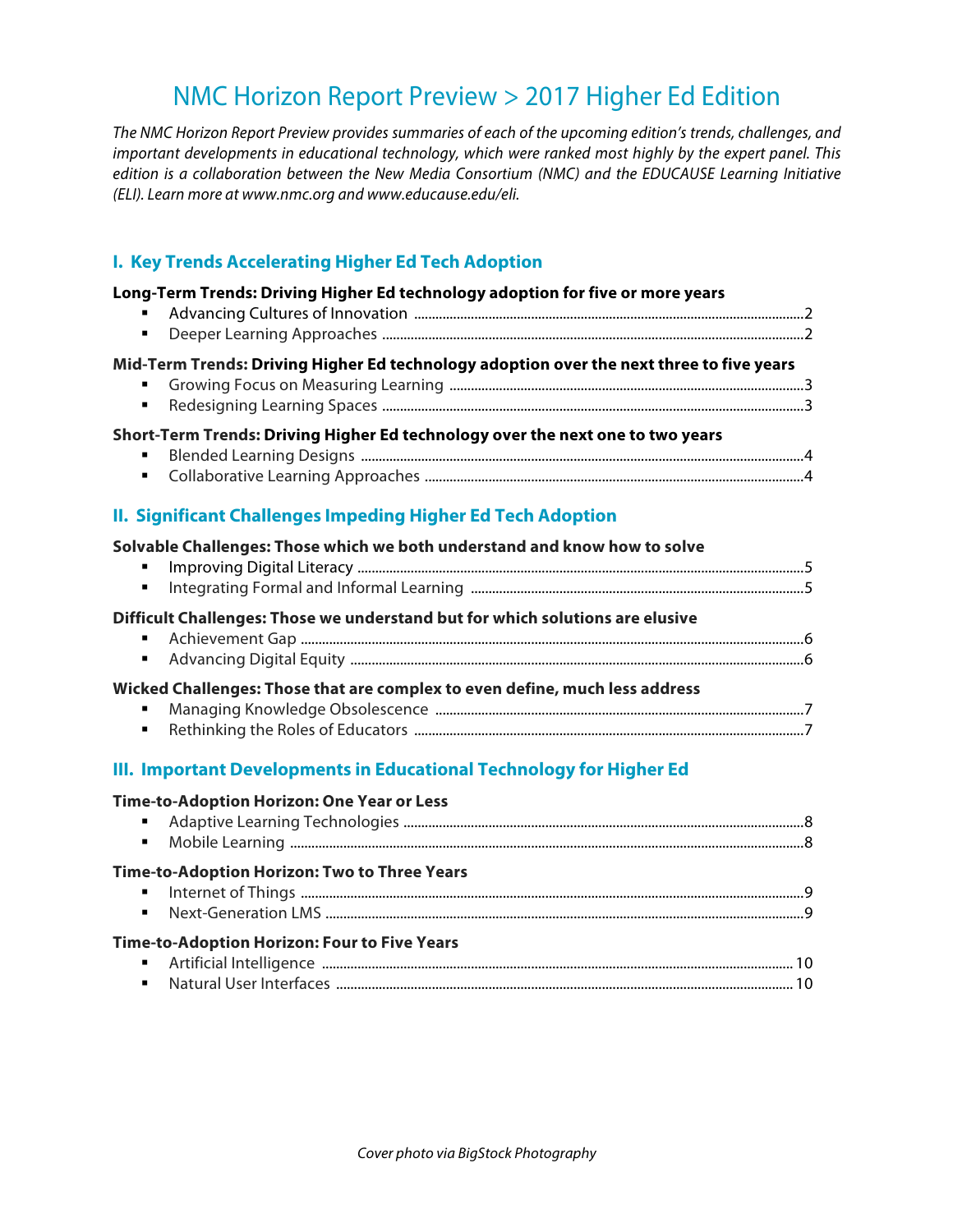# **Long-Term Trends: Driving Higher Ed Tech adoption for five or more years**

# Advancing Cultures of Innovation

As campuses have evolved into hotbeds for entrepreneurship and discovery, higher education has become widely regarded as a vehicle for driving innovation. The focus of this trend has shifted from understanding the value of fostering the exploration of new ideas to finding ways to replicate it across a span of diverse and unique learning institutions. Research has been conducted over the past year to better understand how institutions can nurture the types of culture that promotes experimentation. A significant element for progressing this movement is the call for higher education to alter its status quo to accept failure as an important part of the learning process. The act of integrating entrepreneurship into higher education further acknowledges that every big idea has to start somewhere, and students and faculty can be equipped with the tools needed to spark real progress. In order to keep pace, institutions must critically assess their curriculum and implement changes to their evaluation methods in order to remove barriers that limit the development of new ideas.

# Deeper Learning Approaches

There is a growing emphasis in higher education on deeper learning approaches, defined by the William and Flora Hewlett Foundation as the mastery of content that engages students in critical thinking, problem-solving, collaboration, and self-directed learning. In order to remain motivated, students need to be able to make clear connections the real world, and how the new knowledge and skills will impact them. Project-based learning, challenge-based learning, inquiry-based learning, and similar methods foster more active learning experiences, both inside and outside the classroom. As the enabling role of technologies learning crystalizes, educators are leveraging these tools to connect the curriculum with real life applications. These approaches are decidedly more student-centered, allowing learners to take control of how they engage with a subject, even brainstorming solutions to pressing global problems and beginning to implement them in their communities.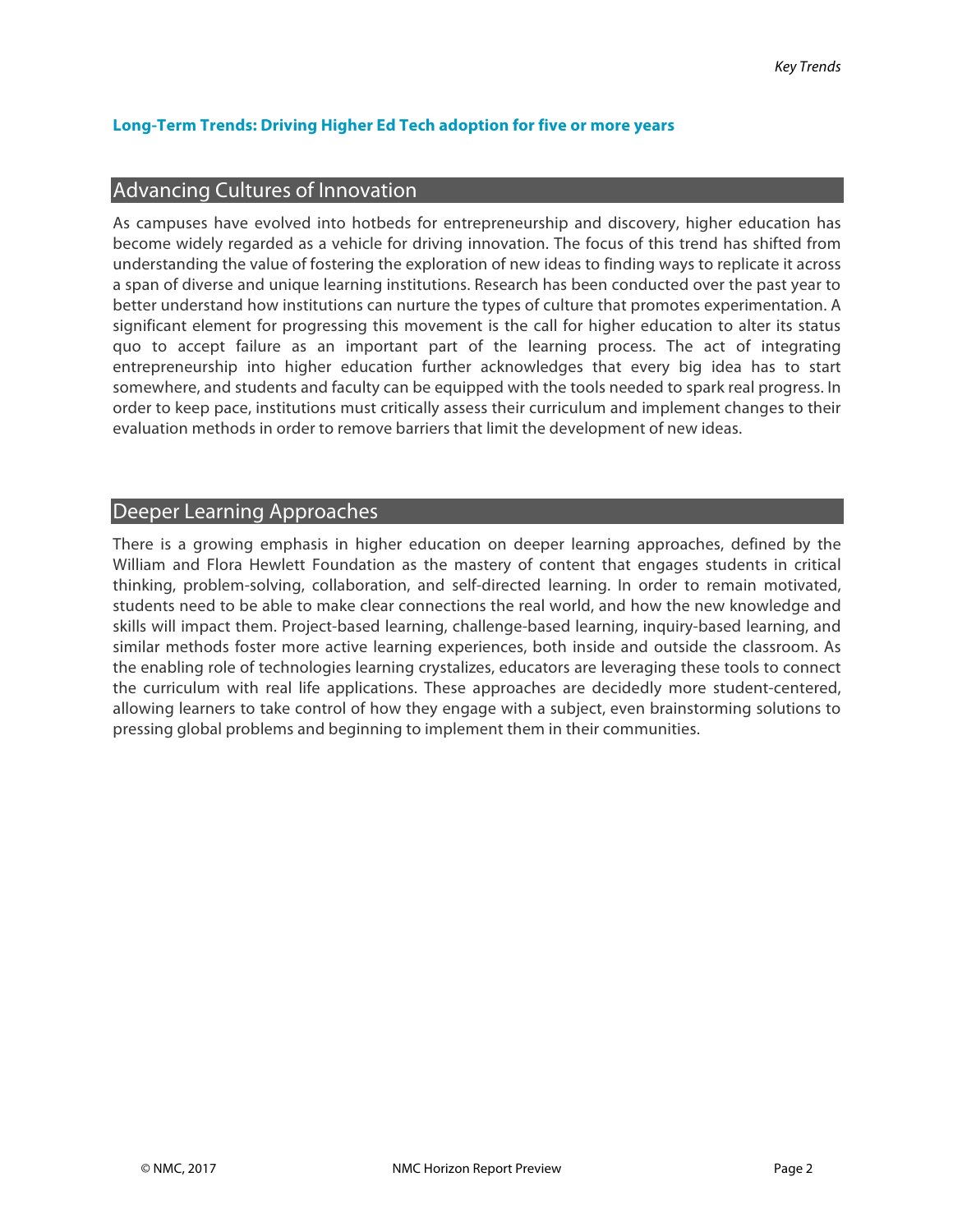# **Mid-Term Trends: Driving Higher Ed Tech adoption over the next three to five years**

# Growing Focus on Measuring Learning

The growing focus on measuring learning describes a renewed interest in assessment and the wide variety of methods and tools that educators use to evaluate, measure, and document the academic readiness, learning progress, skill acquisition, or educational needs of students. As societal and economic factors redefine what skills are necessary in today's workforce, educational institutions must rethink how to define, measure, and demonstrate mastery of subjects, skills, and competencies. The proliferation of data mining software and developments within online learning, mobile learning, and learning management systems are coalescing toward learning environments that leverage analytics and visualization software to portray learning data in a multidimensional and portable manner. In online and blended courses, data can reveal how student actions contribute to progress and learning gains. A recent development in measuring learning is learning analytics, which aims to track students' interactions with online environments and learning materials to instructors with an accurate snapshot of learner progress and challenges. This continuous data collection and analysis empowers students to take an active part in their learning, targets at-risk student populations, and assesses factors affecting completion and student success.

# Redesigning Learning Spaces

Some thought leaders believe that new forms of teaching and learning require new spaces for teaching and learning. More universities are helping to facilitate these emerging models of education, such as the flipped classroom, by rearranging learning environments to accommodate more active learning. Educational settings are increasingly designed to facilitate project-based interactions with attention to mobility, flexibility, and multiple device usage. Wireless bandwidth is being upgraded in institutions to create "smart rooms" that support web conferencing and other methods of remote, collaborative communication. Large displays and screens are being installed to enable collaboration on digital projects and informal presentations. As higher education continues to move away from traditional lecture-based programming and to more hands-on scenarios, university classrooms will start to resemble real-world work and social environments that facilitate organic interactions and cross-disciplinary problem solving.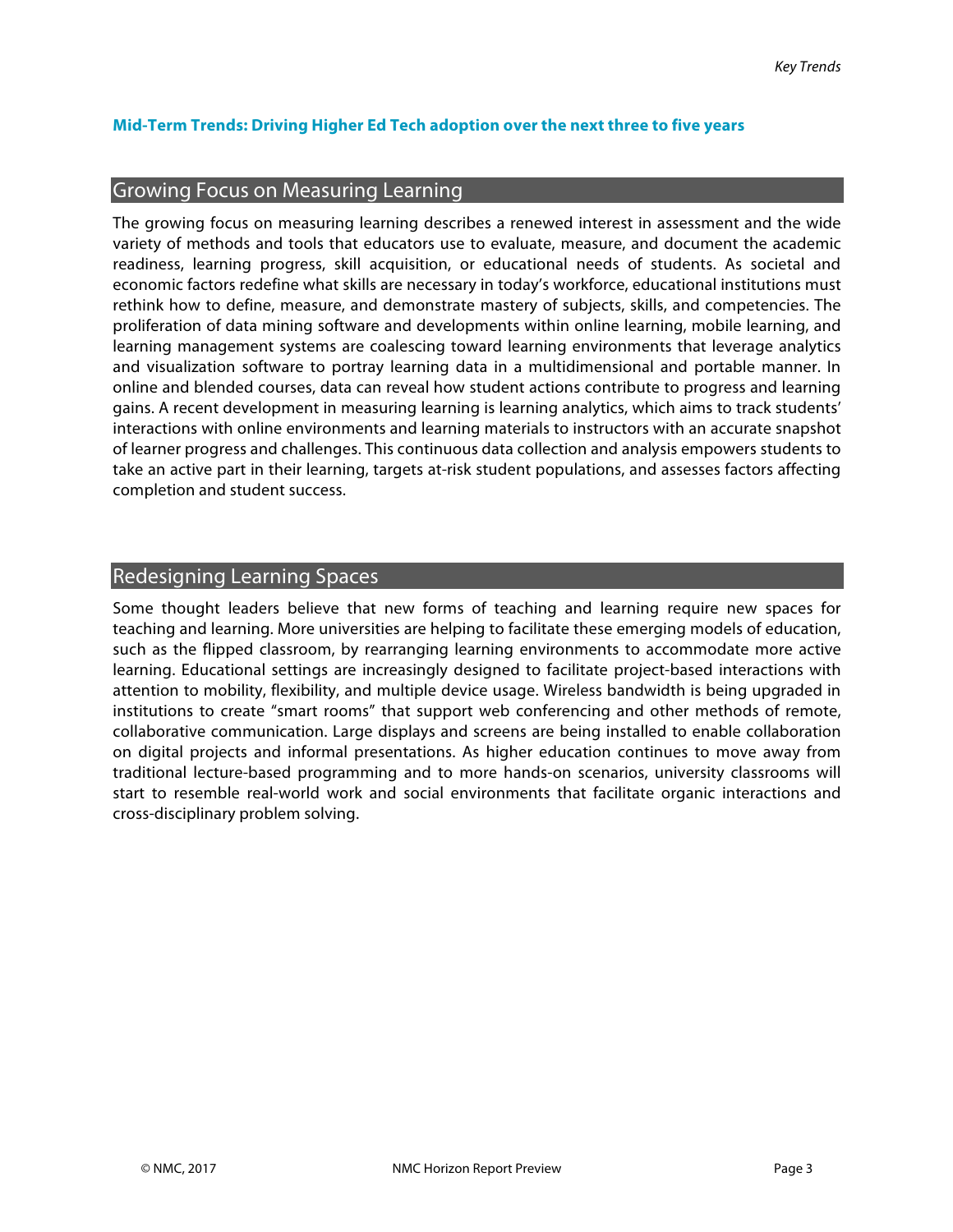# **Short-Term Trends: Driving Higher Ed Tech adoption over the next one to two years**

#### Blended Learning Designs

Over the past several years, perceptions of online learning have been shifting in its favor as more learners and educators see it as a viable alternative to some forms of face-to-face learning. Drawing from best practices in online and face-to-face methods, blended learning is on the rise at universities and colleges. The affordances of blended learning offers are now well understood, and its flexibility, ease of access, and the integration of sophisticated multimedia and technologies are high among the list of appeals. One notable form of blended learning is the flipped classroom, a model that rearranges how students spend their time. Rather than the instructor using class time for lectures, students access learning materials online at home, freeing up class time to allow student-teacher interactions that foster more active learning. Conversely, the recent rapid rise and burnout of other online offerings, such as massive open online courses (MOOCs), has led to skepticism in the field. However, progress in learning analytics; adaptive learning; and a combination of cutting-edge asynchronous and synchronous tools will continue to advance the state of blended learning and keep it compelling, though many of these methods are still the subjects of experiments and research by online learning providers and institutions.

# Collaborative Learning Approaches

Collaborative learning, which refers to students or educators working together in peer-to-peer or group activities, is based on the perspective that learning is a social construct. The approach involves activities generally focused around four principles: placing the learner at the center, emphasizing interaction, working in groups, and developing solutions to real challenges. In addition to improving student engagement and achievement, collaborative learning is especially imperative for bolstering openness to diversity, exposing students to people from all different demographics. Educators also benefit through personal learning networks, or online communities of practice, where ideas and insights are regularly exchanged. While this trend is rooted in progressive pedagogy, technology plays an important role in the implementation of collaborative learning models; cloud-based services, apps, and other digital tools promote persistent connectivity, enabling students and educators to access and contribute to shared workspaces, anytime and anywhere.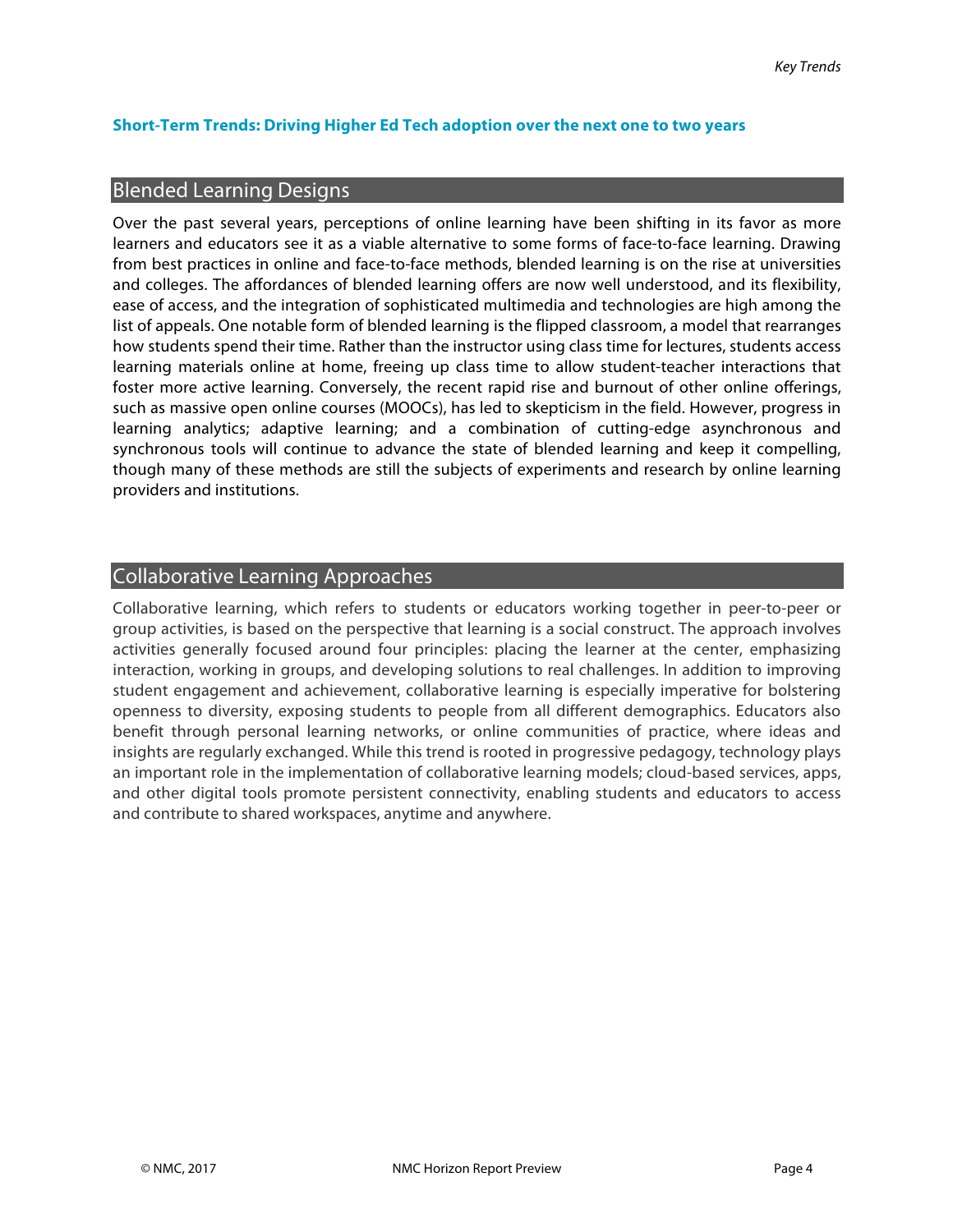# **Solvable Challenges: Those which we both understand and know how to solve**

#### Improving Digital Literacy

With the proliferation of the Internet, mobile devices, and other technologies that are now pervasive in education, the traditional view of literacy as the ability to read and write has expanded to encompass understanding digital tools and information. This new category of competence is affecting how education institutions address literacy issues in their curriculum objectives and teacher development programs. Lack of consensus on what comprises digital literacy is impeding many colleges and universities from formulating adequate policies and programs that address this challenge. Discussions among educators have included the idea of digital literacy as equating to competence with a wide range of digital tools for varied educational purposes, or as an indicator of having the ability to critically evaluate resources available on the web. However, both definitions are broad and ambiguous. Compounding this issue is the notion that digital literacy encompasses skills that differ for educators and learners, as teaching with technology is inherently different from learning with it.

# Integrating Formal and Informal Learning

Traditional approaches to teaching and learning with roots in the 18th century and earlier are still very common in many institutions, and often stifle learning as much as they foster it. As the internet has brought the ability to learn something about almost anything at the palm of one's hand, there is an increasing interest in the kinds of self-directed, curiosity-based learning that have long been common in museums, science centers, and personal learning networks. These, along with life experience and other more serendipitous forms of learning fall under the banner of informal learning, and serve to enhance student engagement by encouraging them to follow their own learning pathways and interests. Many experts believe that a blending of formal and informal methods of teaching and learning can create an education environment that fosters experimentation, curiosity, and above all, creativity. In this sense, an overarching goal is to cultivate the pursuit of lifelong learning in all students and educators. However, formally acknowledging and rewarding skills both educators and students master outside of the classroom is compounding this challenge.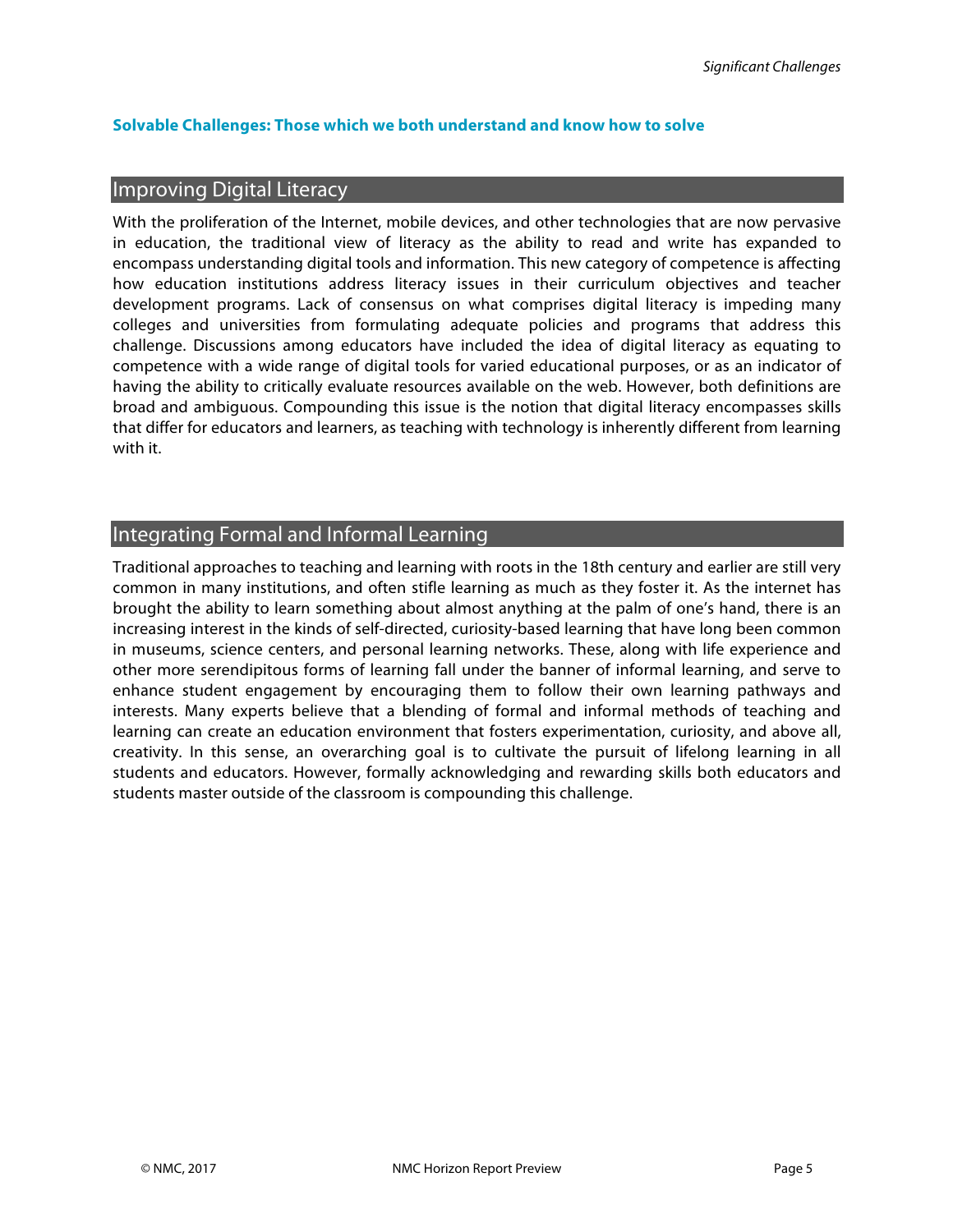# **Difficult Challenges: Those we understand but for which solutions are elusive**

# Achievement Gap

The achievement gap, also commonly referred to as the college completion gap, reflects a disparity in the enrollment and academic performance between student groups, especially as defined by socioeconomic status, race, ethnicity, or gender. While emerging technological developments such as digital courseware and mobiles apps have made it easier for people to engage with learning resources, significant issues of access and equity persist among students from low-income, minority, single-parent families, and other disadvantaged groups. The one-size-fits-all approach of traditional higher education paradigms is ineffective as it is in stark contrast with an increasingly diverse global student population. For example, the number of students with part- and full-time jobs is growing, which requires more flexible degree plans. The challenge facing higher education is to close the gap by catering to all learners' needs, aligning postsecondary programs with deeper learning outcomes and the acquisition of 21st century skills, enabled by adaptive and personalized learning strategies, that lead to goal achievement and gainful employment.

# Advancing Digital Equity

Digital equity refers to unequal access to broadband internet and digital tools. UNESCO reports that while 3.2 billion people across the globe are using the internet, only 41% of those that live in developing countries are online. Further, 200 million fewer women than men are accessing the internet around the world. The United Nations has identified internet access as essential to meeting its sustainable development goals of alleviating poverty and hunger and improving health and education worldwide by 2030. This rampant social justice issue is not just impacting developing nations: The Center for Public Integrity has found that US families in neighborhoods with median incomes in the lowest 20% nationwide are five times more likely not to have broadband access than households in areas with median incomes in the top 20%. More than 30 million Americans lack access to high-speed internet. Efforts to improve these figures are necessary to promote full participation and communication within society. Another facet of digital equity involves technology's role in advancing access to higher education for underrepresented student populations. Online learning is enabled by high-speed internet access, while use of open educational resources (OER) available in repositories such as ISKME's OER Commons provide cost savings to students. Government and philanthropic initiatives are working to address connectivity gaps and increase use of OER.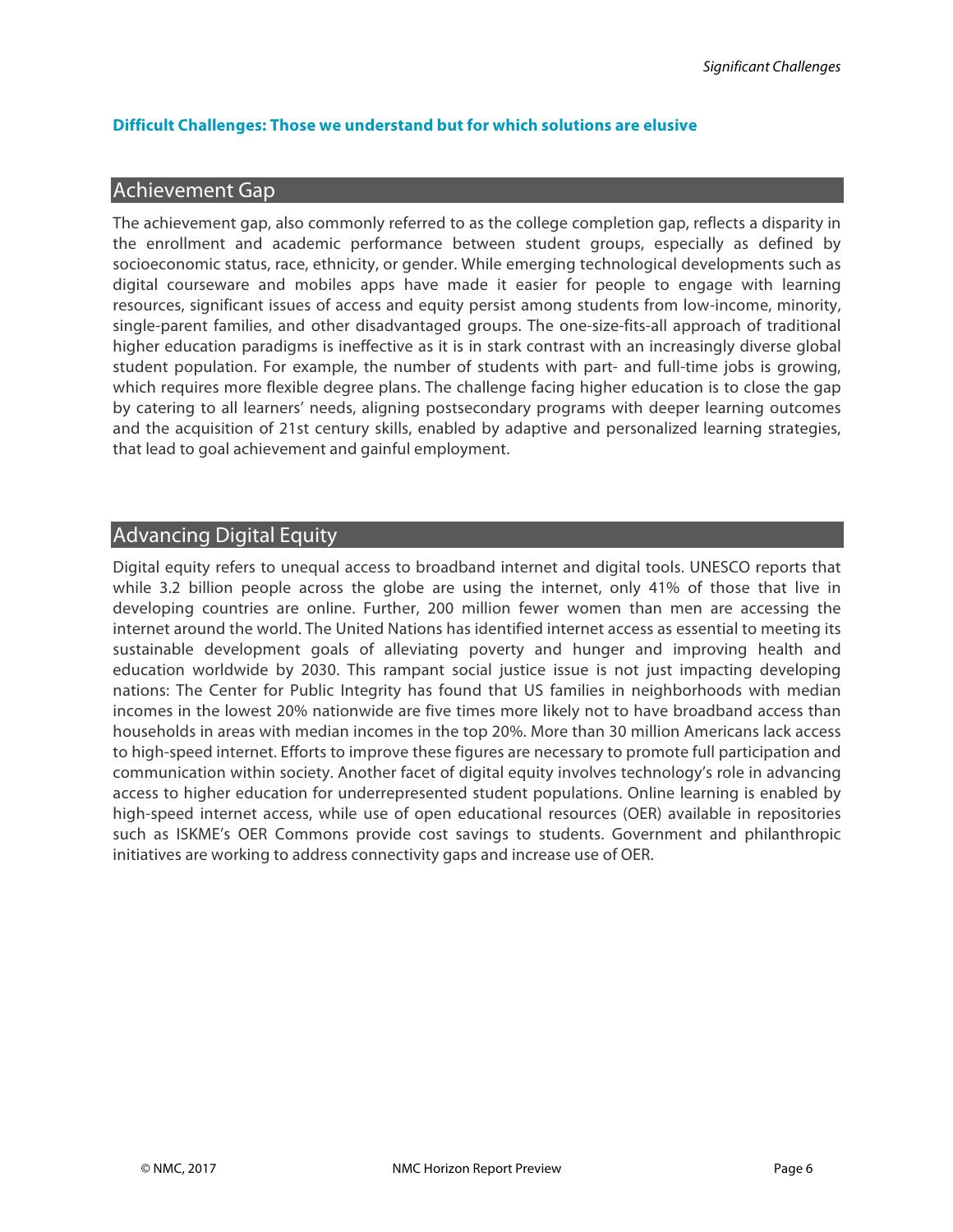#### **Wicked Challenges: Those that are complex to even define, much less address**

#### Managing Knowledge Obsolescence

Simply staying organized and current presents a challenge to academics in a world where information, software tools, and devices advance at a strenuous rate. New developments in technology are presenting exciting opportunities for higher education institutions, and their potential for improving the quality of operations and services is undeniable. However, it can be overwhelming for faculty and staff to keep up with the ever-changing landscape; just as they are able to master one technology, it seems a new version launches. An explosion of user-created content is also giving rise to ideas and opinions on a multitude of topics, but following the hundreds of available authorities means sifting through a mountain of information more frequently than most faculty and staff can manage. There is a need for effective tools and filters for finding, interpreting, organizing, and retrieving the data that is the most relevant and insightful. Additionally, societal changes and financial pressures are transforming the work of academics, requiring greater agility and a constant pursuit of absorbing new technologies and skills.

# Rethinking the Roles of Educators

Educators are increasingly expected to be adept at a variety of technology-based and other approaches for content delivery, learner support, and assessment; to collaborate with other teachers both inside and outside their schools; to routinely use digital strategies in their work with students; to act as guides and mentors in to promote student-centered learning; and to organize their own work and comply with administrative documentation and reporting requirements. Students add to these expectations through their own use of technology to socialize, organize, and informally learn on a daily basis. The integration of technology into everyday life is causing many educational thought leaders to argue that institutions should be providing ways for students to continue to engage in learning activities, formal and informal, beyond the traditional school day. As this trend gathers steam, many institutions across the world are rethinking the primary responsibilities of educators. Related to these evolving expectations are changes in the ways educators engage in their own continuing professional development, much of which involves social media and online tools and resources.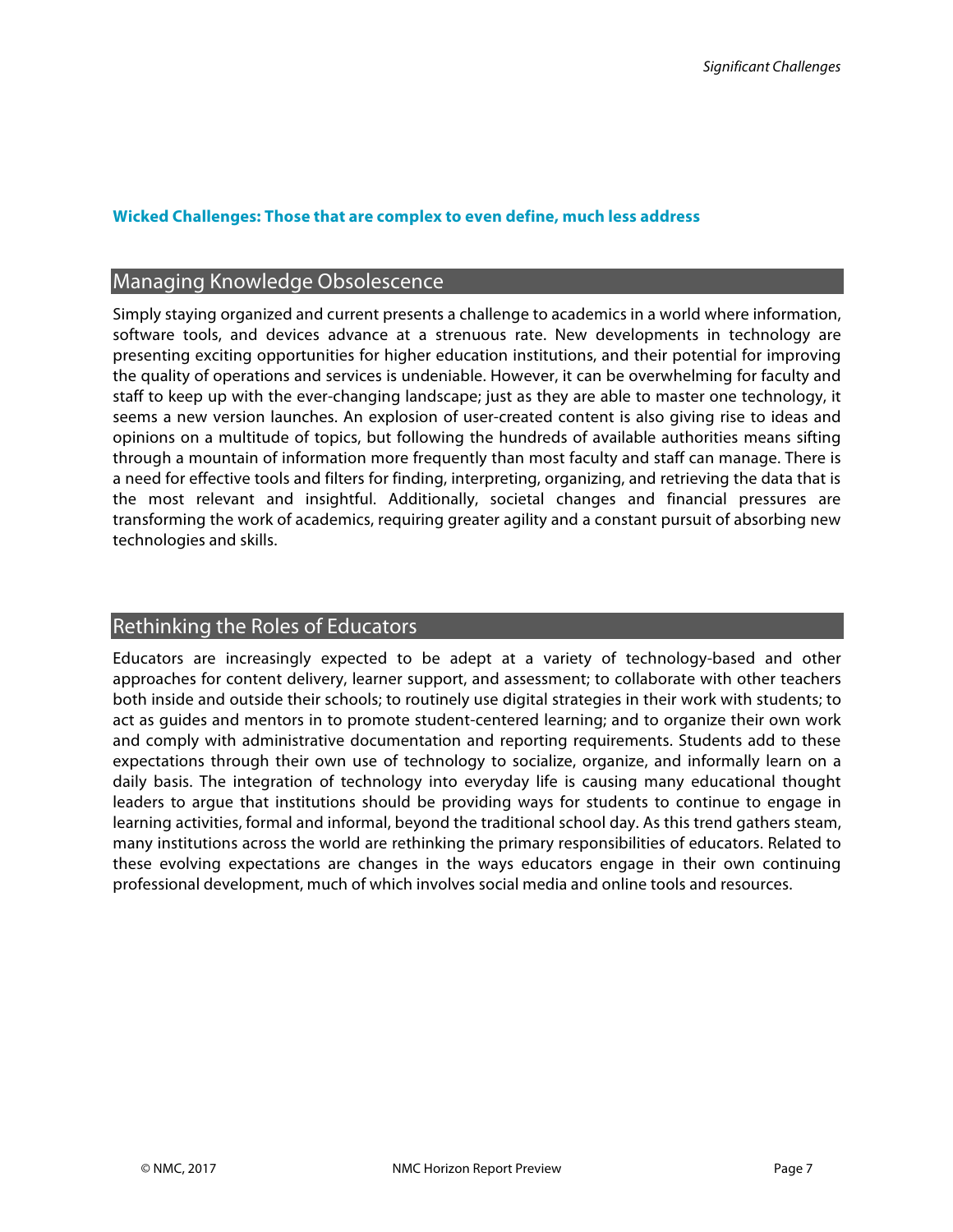#### **Time-to-Adoption Horizon: One Year or Less**

# Adaptive Learning Technologies

Adaptive learning technologies refer to software and online platforms that adjust to individual students' needs as they learn. According to a paper commissioned by the Bill and Melinda Gates Foundation, adaptive learning is a "sophisticated, data-driven, and in some cases, nonlinear approach to instruction and remediation, adjusting to a learner's interactions and demonstrated performance level, and subsequently anticipating what types of content and resources learners need at a specific point in time to make progress." In this sense, contemporary educational tools are now capable of learning the way people learn; enabled by machine learning technologies, they can adapt to each student's progress and adjust content in real-time or provide customized exercises when they need it. In higher education, many faculty envision these adaptive platforms as new, patient tutors that can provide personalized instruction on a large scale. There are two levels to adaptive learning technologies — the first platform reacts to individual user data and adapts instructional material accordingly, while the second leverages aggregated data across a large sample of users for insights into the design and adaptation of curricula.

# Mobile Learning

The pervasiveness of mobile devices is changing the way humans interact with information and their surroundings. Smart devices, including phones, tablets, and watches, are now capable of acting as miniaturized computers; their storage space and processing power has increased dramatically with each subsequent release. Mobile learning, or m-learning, leverages this technology to make learning portable, meaning a learner can have access to materials virtually anywhere. The first wave of mlearning came in the form of apps, which are small, low-cost software extensions to devices. Proving to be a hotbed of development, numerous educational apps have been created, including: language learning apps, math and science tutorials, and more. Since their release, mobile apps have become adopted into the mainstream, seemingly plateauing the trajectory of m-learning. Although recently educators have witnessed the revival of m-learning through a subsequent demand for more online learning opportunities and an increase in BYOD initiatives across institutions. Overtime, m-learning continues to gain traction in education because it is particularly useful for learning as it enables people to learn and experience new concepts wherever they are, often across multiple devices.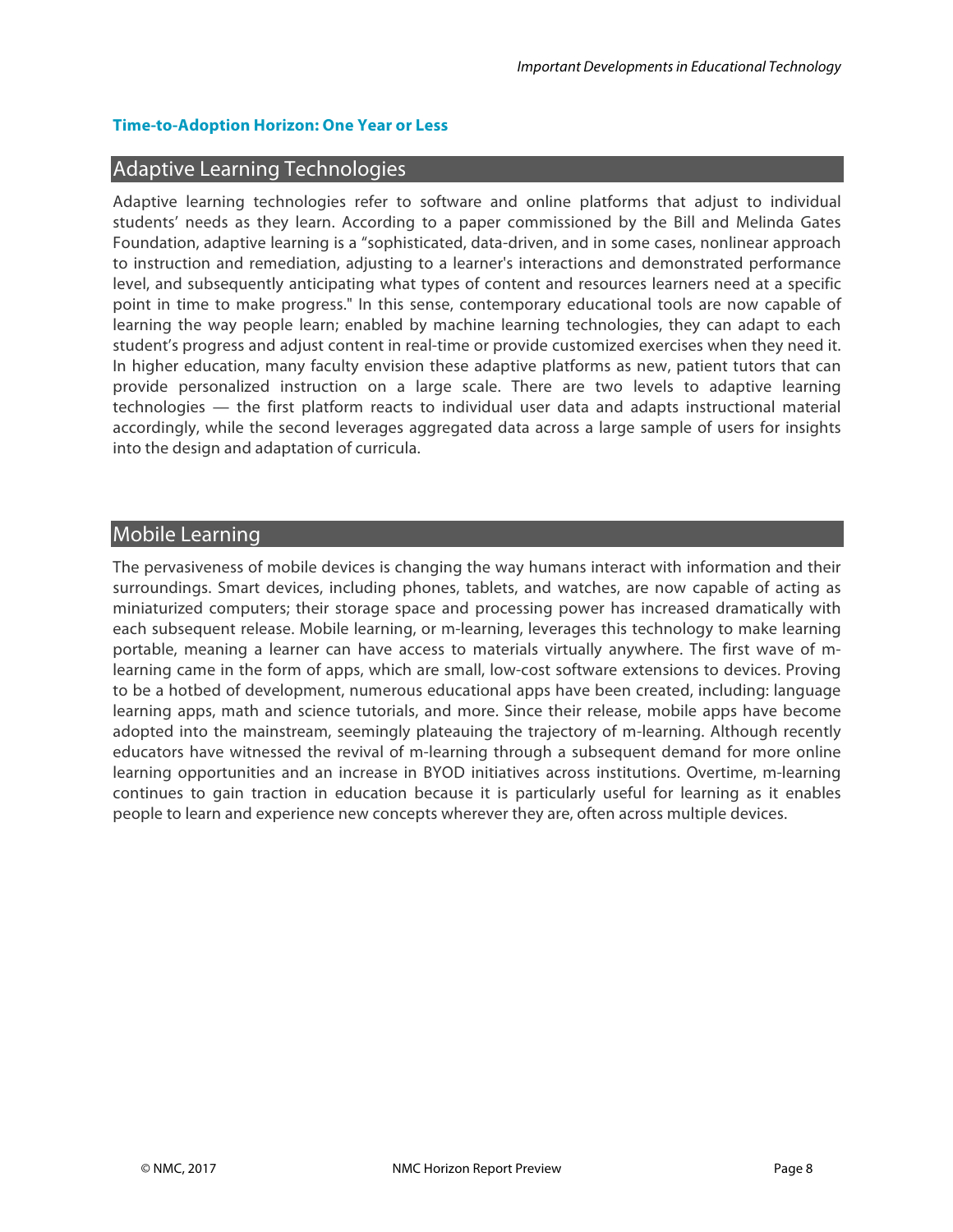#### **Time-to-Adoption Horizon: Two to Three Years**

# Internet of Things

The internet of things connects the physical world with the world of information through the web. They do so through TCP/IP, the set of standards that enables network connections and specifies how information finds its way to and from myriad connections it contains. TCP/IP was formulated in the 1970s by Vinton Cerf and Robert E. Kahn. The advent of TCP/IP v6, launched in 2006, added enormous new addressing capabilities to the internet, and enabled objects and the information they might carry in attached sensors or devices to be addressable and searchable across the web. This expanded address space is particularly useful for tracking objects that monitor sensitive equipment or materials, point-of-sale purchases, passport tracking, inventory management, identification, and similar applications. Embedded chips, sensors, or tiny processors attached to an object allow helpful information about the object, such as cost, age, temperature, color, pressure, or humidity to be transmitted over the internet. This simple connection allows remote management, status monitoring, tracking, and alerts if the objects they are attached to are in danger of being damaged or spoiled. Traditional web tools allow objects to be annotated with descriptions, photographs, and connections to other objects, and any other contextual information.

# Next-Generation LMS

Learning management systems (LMS), also referred to as Virtual Learning Environments, comprise a category of software and web applications that enable the online delivery of course materials as well as the tracking and reporting of student participation. Viewed as a centralized location for the ephemera of learning experiences, LMS have long been adopted by colleges and universities worldwide to manage and administer online and blended courses. It is commonplace for students to access syllabi and readings, submit assignments, check grades, and contact peers and instructors through their institution's LMS, while faculty monitor student engagement and performance at individual and course levels. However, some thought leaders believe current LMS are limited in capacity, too narrowly focused on the administration of learning rather than the learning itself. Nextgeneration LMS, also called next-generation digital learning environments (NGDLE), refers to the development of more flexible spaces that support personalization, meet universal design standards, and play a larger role in formative learning assessment. Rather than existing as single applications, EDUCAUSE notes in a recent report in Next Generation Digital Learning Environments that they are a "confederation of IT systems and application components that adhere to common standards …that would enable diversity while fostering coherence."